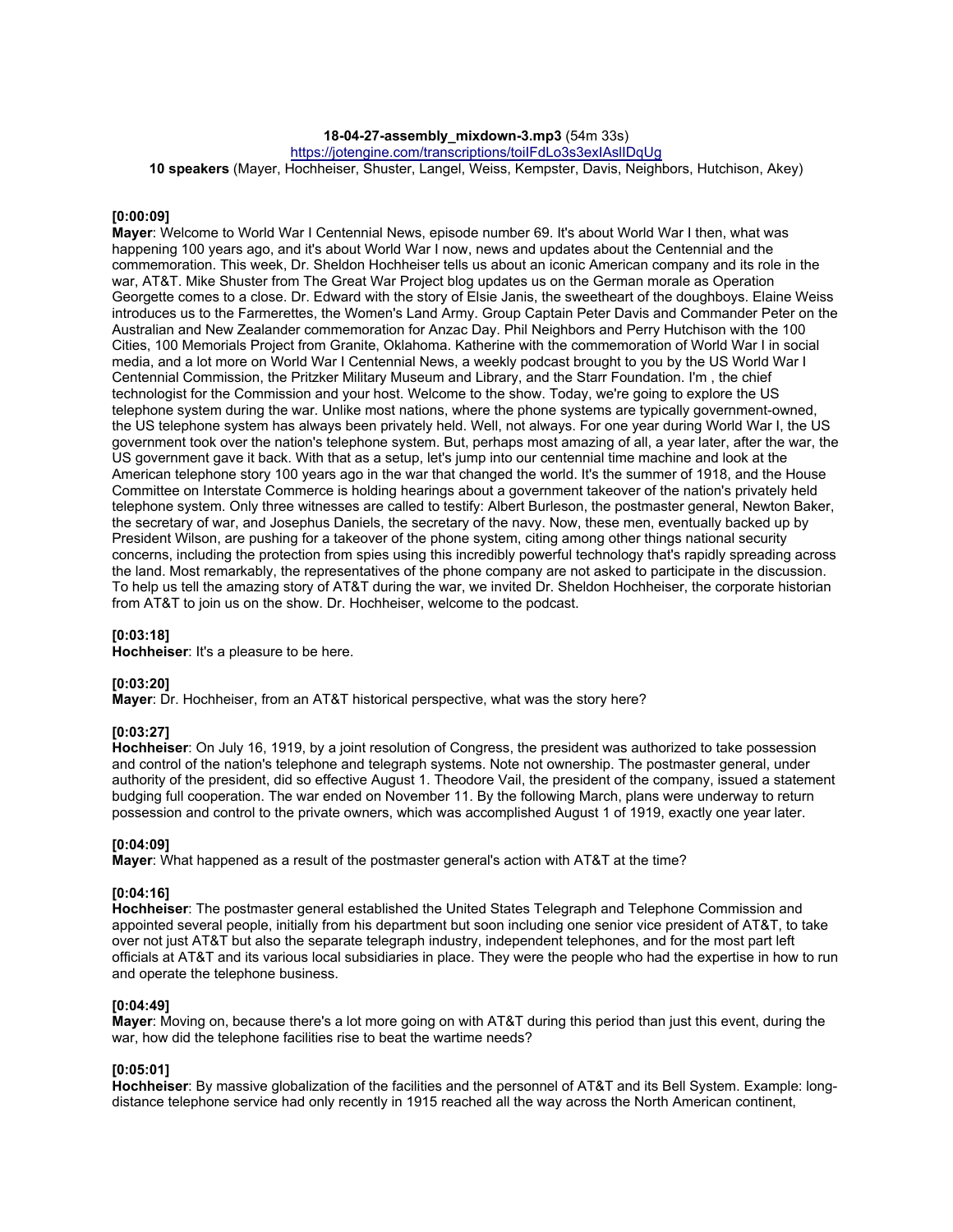connecting the Atlantic and Pacific coasts. Long-distance service was available, rather expensive, and largely used by commercial interests where it was worth it. The other thing to remember is that every telephone call required at least one operator. You picked up the phone and an operator answered at the local switchboard. A local call might require one operator; a long-distance call, many. Washington was not a place with a great volume, particularly of long-distance calls. For example, at the beginning of the war, there were 100 available long-distance circuits for Washington. Of those 100, only two went west. By the middle of 1918, there were 500 circuits, including 64 additional circuits, and these are physical lines, wires, and cables to New York itself and direct circuits to a lot more additional points. This was repeated throughout Washington, and not just throughout Washington. It was repeated wherever there was a large concentration of activity related to the war. All of that equipment was built by AT&T's manufacturing subsidiary, Western Electric. It all had to be installed by AT&T installers. It all had to be maintained by operators. To meet the demand, say, in Washington, 500 operators were brought in from around the country, and many more operators, many more young women, had to be trained.

## **[0:06:53]**

**Mayer**: The company obviously paid a big role in the mobilization effort, but not just here, also in Europe.

## **[0:06:59]**

**Hochheiser**: Well, yes. Now, I know you've had Professor Elizabeth Cobbs on talking about the Hello Girls, a very important and fascinating story. Well, where did those telephone systems those Hello Girls operated so capably come from? At the request of the Signal Corps, AT&T mobilized 13 battalions of trained telephone men and their supervisors, who became their officers, to go to Europe and build and operate in a technical sense of maintaining the equipment, stringing the lines, which had to keep being done when the front moved-

## **[0:07:35]**

**Mayer**: Was there any kind of telephone infrastructure in Europe at the time? Did they have their own initiatives, or was this sort of something coming over from America?

## **[0:07:43]**

**Hochheiser**: The French had a telephone system. AT&T's telephone technology was widely recognized as the most advanced in the world, and General Pershing was used to it from the United States. Secondly, the telephone lines didn't necessarily go where General Pershing needed them to go: out to where the troops were. So what happened was the AES Telephone System interfaced with the French telephone system. If General Pershing wanted to speak to his French counterparts, it would then get connected to the French telephone system, and those Hello Girls who were bilingual often served as translators. General Pershing needed a telephone system that would be to American standards, operated by people who spoke English and who were dedicated to stringing lines where General Pershing wanted the lines to go.

## **[0:08:36]**

**Mayer**: Dr. Hochheiser, we just got in a question from our live audience. Frank Crohn wants to know what happened to AT&T's chief technologist, John , after the war.

## **[0:08:47]**

**Hochheiser**: Well, John Carty, chief technical officer, directly reported to the president. John Carty joined the Signal Corps Reserve very early on in 1917 as a colonel, and he was then promoted to general and played a large role in the interface between the expeditionary force and AT&T. After the war, John Carty returned to his job full time as chief engineer of AT&T, later becoming vice president and retiring in 1930. But after the war, he always preferred to be referred to as General Carty.

## **[0:09:27]**

**Mayer**: A last question for you. How did this one-year event help shape AT&T as a company?

## **[0:09:32]**

**Hochheiser**: I think it learned lessons in how quickly and how thoroughly it could mobilize to meet urgent needs, and I think it convinced everyone in the United States even more of the centrality of the telephone or getting things done.

## **[0:09:53]**

**Mayer**: Great answer. Dr. Sheldon Hochheiser, thank you for joining us on the show.

**[0:09:58] Hochheiser**: My pleasure.

**[0:09:59]**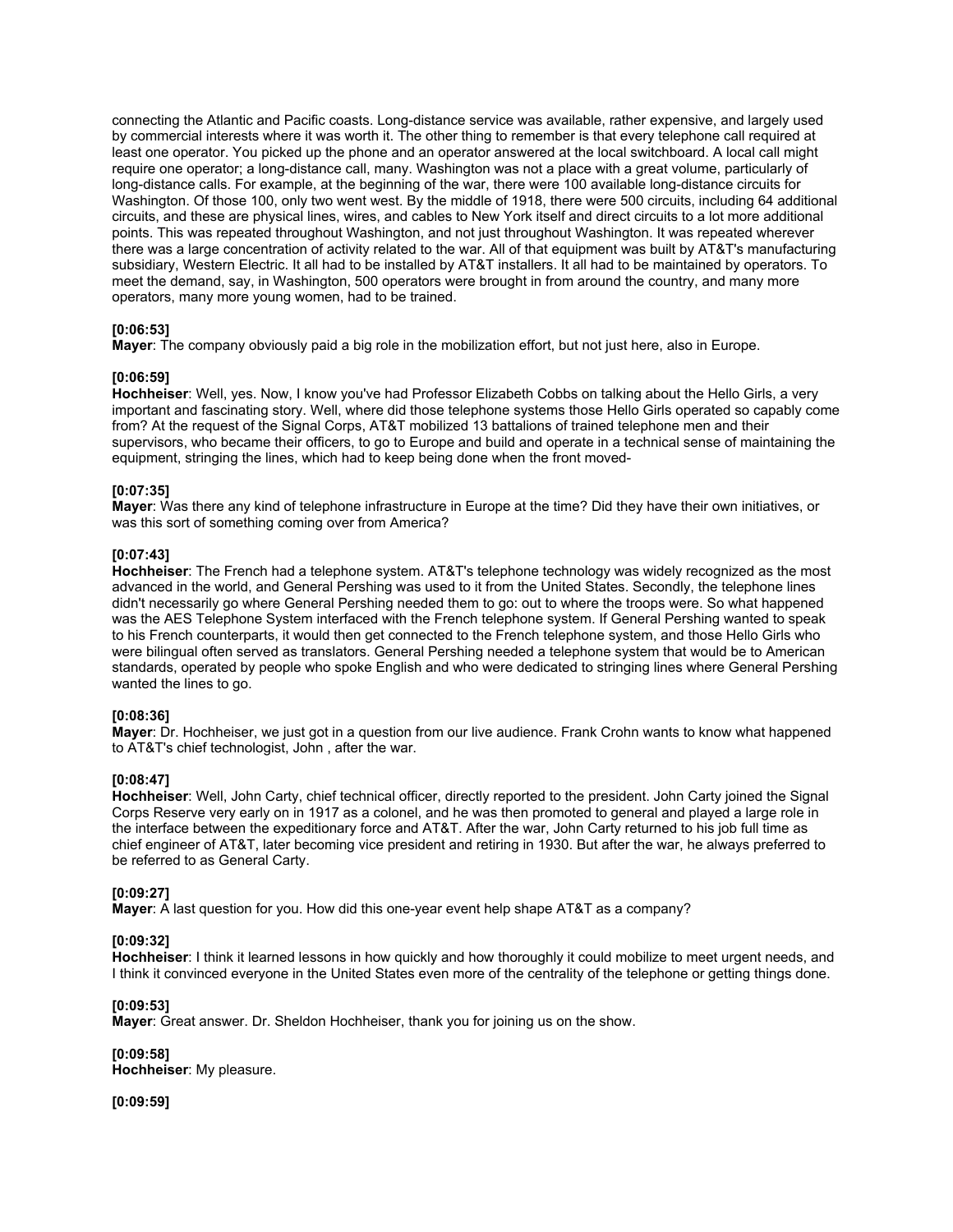**Mayer**: Dr. Sheldon Hochheiser is the corporate historian for AT&T. Learn more about the company and its World War I history at the link in the podcast notes. It's time for Mike Shuster, former NPR correspondent and curator for The Great War Project blog. Mike, your post this week indicates a turning point for the spring offensive. Now, as Ed Langel pointed out previously in our round tables, the German goal was to split the French and the British armies and drive the British to the coast and off the main land. But it looks like that plan has failed. What's going on, Mike?

## **[0:10:35]**

**Shuster**: Well, a lot's going on, Theo. The headlines read German morale is flagging. Disillusion among the Germans, they called a halt in their offensive. There's a growing American presence on the Western Front. An assassin dies special to The Great War Project. More and more American troops are arriving on the French battlefields during the final days of April a century ago. Among the major new elements, the first tank-on-tank battle of the war according to historian Martin Gilbert. A heavy British tank knocked out its first adversary, reports Gilbert, and the other Germans turned and fled. Seven British tanks then pushed forward into the German infantry positions. The Allies kill some 400 German troops. Many more are taken prisoner, and the Allies regain much French territory. But the British are vulnerable in the skies. A huge German air attack is underway. Nearly 100 German aircraft drop 700 bombs on Allied positions. Another German ground attack is underway on April 29 according to historian Gilbert. The Germans regain only a small portion of French territory they previously occupied. That night, the German command calls a halt in their attack. According to Gilbert, more than 30,000 German and 20,000 Allied soldiers were killed within the three weeks of Germany's on-again, off-again spring offensive. The goal of the German assault was to drive to the coast to cut off French ports from the sea. That goal failed. The German command was eager to defeat Russia and end the war on the Eastern Front. That it achieved earlier in 1918. Now the Germans believed they can move thousands of troops to the Western Front. It turns out there's an immense problem with the German troops who fought in the East. Our victorious army on the Eastern Front observes one German general became rotten with Bolshevism. We got to the point where we did not dare transfer certain of our Eastern divisions to the West. And as for the Americans, there still is no clarity on how the Americans will be deployed on the Western Front. Even when the issue became where to station the growing number of American troops at the front, General Pershing is unable to convince the French to use American forces effectively. According to historian Thomas Fleming, the French commander Marshal Foch goes behind Pershing's back and reaches out to President Woodrow Wilson. He argues that unless the president dispatches 600,000 soldiers to Europe over the next three months, unattached to any specific American divisions, to be used as replacement troops, then the war is lost. Reports Fleming, Pershing fought the Frenchman with his only weapon and the immense stubbornness and rocklike faith in his vision of an independent American army. This, the Battle of the River , is a turning point according to historian Gilbert, not only in German military fortunes but in Germany's battlefield morale. Many German soldiers were depressed and exhausted, seeing no further prospect of reaching the allied line. It is now four years since the war broke out, sparked by the assassination of the Austrian heir-apparent, the Archduke Franz Ferdinand, in Sarajevo. Who could now remember the causes and sequences, twists and turns, the charges and countercharges, which had led to such a widespread and all-consuming war? Then, on April 28 a century ago, Gavrilo Princip, the Serbian assassin of the archduke, dies of tuberculosis in an Austrian prison hospital. He was 22, and that's some of the news from The Great War Project this week 100 years ago.

## **[0:14:15]**

**Mayer**: Mike Shuster from The Great War Project blog. The link to Mike Shuster's Great War Project blog and his post are in the podcast notes. Welcome to our segment America Emerges, military stories from World War I with Dr. Edward Langel. Now, Ed, Mike Shuster pretty much covered the fighting on the front here at the end of April, but your story this week offers us a wonderful and completely different perspective on the events in Europe and a very, very special person, the sweetheart of the doughboys, singer and entertainer Elsie Janis. What's her story, Ed?

## **[0:14:51]**

**Langel**: Elsie Janis is largely forgotten today, which is a shame, although she has a star on the Hollywood Walk of Fame. But 100 years ago right now, she was the biggest celebrity on the whole of the Western Front and in the process of making hundreds of thousands of doughboys fall in love with her. Elsie Janis celebrated her 29th birthday on March 16, 1918, by embarking on a tour of the Western Front to sing for the American doughboys who were preparing to march off for battle. Her dedication to their welfare earned her the name sweetheart of the doughboys, and she became a World War I pioneer for the USO that originated in 1941. Given the choice, I think the doughboys would gladly have elected Elsie Janis president of the United States. She was born Elsie Bierbower in Columbus, Ohio, in 1889. This future celebrity began stage acting when she was only two years old. Audiences dubbed her Baby Elsie and then Little Elsie. She caught the attention of then-Ohio governor and future president William McKinley, who would help her to get her start. She was guided by her attentive, or some said controlling, mother. She changed her last name from Bierbower to Janis, and she moved when she was only 10 years old to begin acting in Vaudeville. She was a small, spry, dark-haired young woman, and she demonstrated immense talent as a singer, comedienne, impressionist, and acrobat. She packed theaters all across the country and also drew the notice of the great producer Florenz Ziegfeld of Ziegled's Follies. By the time America entered the war in 1917, Elsie Janis had already achieved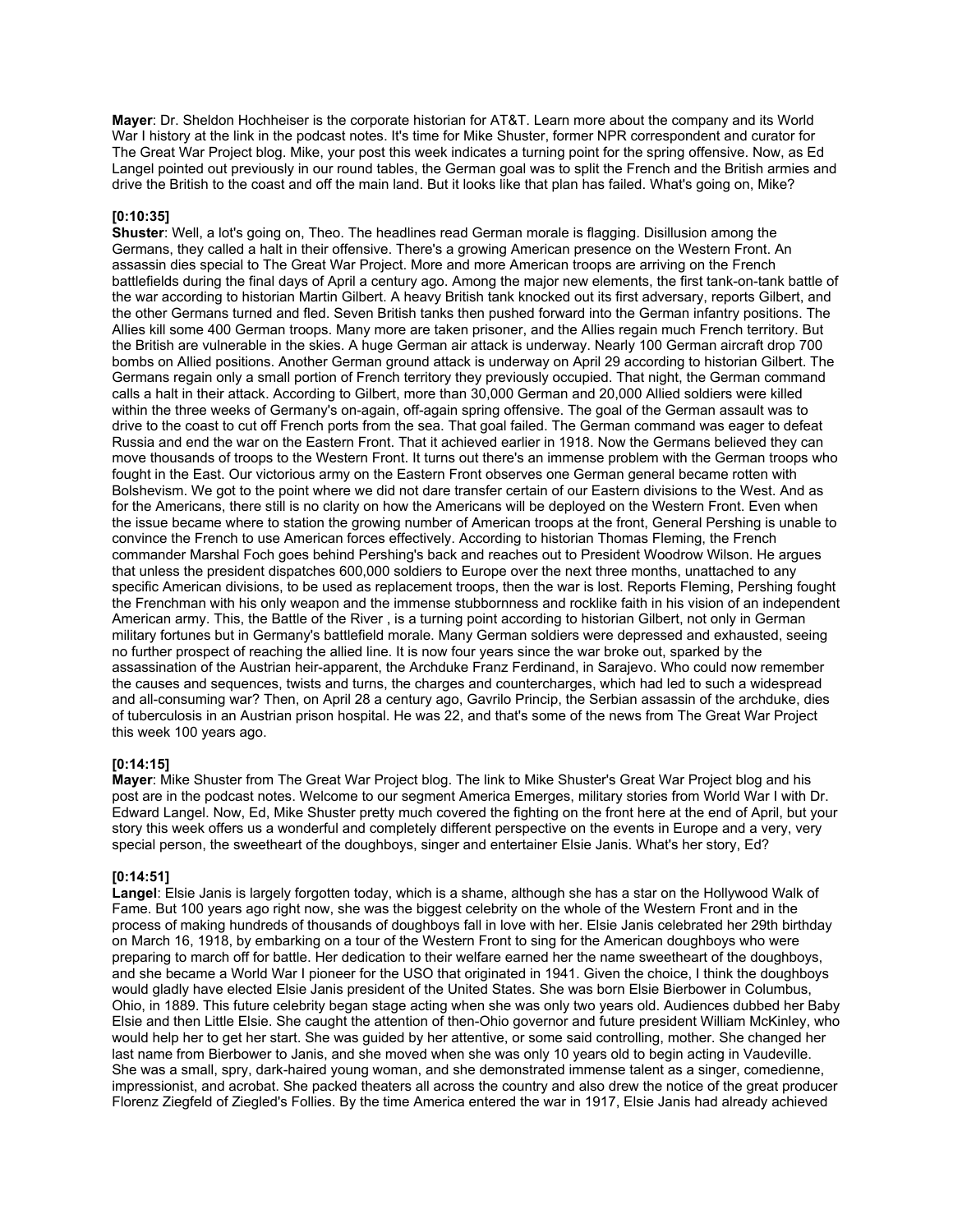international celebrity status and she was performing throughout America and Europe, especially in London and Paris, and writing books and appearing on silent movies. As American troops shipped overseas in 1917 and 1918, she decided to follow them and do her best to boost their morale for the challenges that lay ahead. Elsie Janis began her wartime European tour in early 1918 in London, and then she moved to Paris. While in the city of light, she and her mother witnessed and took shelter from German bombing raids on the city. In her diary, she depicted the Germans with great anger at the French civilian casualties that she witnessed in some of these raids. She had a patriotic desire to help to defeat Germany. In March, she departed for Paris with a small group and a pair of Packard Twin Six cars which would be the first of several tours of the front through the autumn of 1918. She was astonished and delighted by her reception. Although the doughboys had not yet seen serious combat, they sensed that big battles were coming up and they were hungry for entertainment. Through a series of French cities and towns, Elsie Janis performed multiple shows per day for thousands of soldiers, marines, and nurses. She liked to imitate Will Rogers in a rope show and sing songs and tell stories. She even made unscheduled visits to sick wards to chat and sing. On one occasion, she pretended that she had the mumps so that she could get into the hospital and to bid farewell to troops of doughboys in training for the front. Finishing her first tour at the end of March, during wish she was commissioned an honorary brigadier general, Janis called it "the best circuit I ever played." In April 1918, she was back at the front, this time wearing a gray tweed suit, performing on behalf of the YMCA as close to the front as possible. She had a version of Over There which she called Over Here, and that became infections. One soldier wrote home, "Elsie Janis entertained us a few evenings ago, and, say, if she couldn't make you forget all your troubles in a half minute, you might as well dig a six-foot hole and crawl in. She sang a few of Broadway's latest and told some good stories and kept us all laughing for an hour and a half. She even had us singing like a bunch of kids, including half a dozen generals in the front row." She imparted tangible strength to the doughboys. She would keep up her acts behind the front for several months in support of the doughboys she loved and whose hardships she wished she could share. A reporter for the Detroit Free Press summed it up like this: "It's really a pity that because of the laws and general orders and other masculine inventions, the government of the United States cannot commission Miss Elsie Janis and attach her to the AEF for the duration of the war with the title of chief of the pep division. By injecting her popful and pulchritudinous personality into the army camps she's visiting, she inspires every man who sees her perform with an overwhelming desire to turn cartwheels over and over all the way along the rocky road to Berlin."

#### **[0:20:24]**

**Mayer**: Dr. Edward Langel is an American military historian, author, and our segment host for America Emerges, military stories from World War I. There are links in the podcast notes to Ed's post and his website as an author. For videos about World War I 100 years ago this week and from a more European perspective, check out our friends at The Great War channel on YouTube. New episodes this week include Knocking out the Railway and another of the very popular Out of the Trenches episodes, where host Indy takes questions from the audience. And, finally, Felix , or Who Did What in World War I? See their videos by searching for The Great War on YouTube or by following the link in the podcast notes. It's time to fast forward into the present with Word War I Centennial News Now. This part of the podcast isn't about the past. It focuses on now and how we're commemorating the centennial of World War I. This week in Commission News, we were excited to see that French president Emmanuel Macron brought a special guest to the White House during his visit to Washington, one that bears a great deal of World War I significance. It was a European sessile oak sapling from the Belleau Wood in France. Presidents Trump and Macron, ceremonial shovels in hand, planted the commemorative tree on the White House lawn. Now, the Battle of Belleau Wood is one of the most important American engagements of World War I. It was the first major battle for the US Marines during the conflict and is still viewed as a seminal moment in Marine Corps history. Fighting alongside the British and the French troops, America suffered more than 9,700 casualties. You can read more about this meaningful and symbolic gift and see pictures of the ceremonial planting at the White House by following the links in the podcast notes. For remembering veterans, as we've pointed out before, there are actually more veterans of World War I than just the soldiers and the sailors. As the men headed off to training camps and to Europe, the women of America needed to pick up the role of their missing men, especially when it came to feeding the nation. That's the story of the Farmerettes and the Women's Land Army. With us to explore that story is Elaine Weiss, journalist and author of multiple books including Fruits of Victory: The Women's Land Army in the Great War, as well as The Women's Hour: The Great Fight to Win the Vote. Welcome to the podcast, Elaine.

### **[0:23:11]**

**Weiss**: Thank you for having me.

## **[0:23:13]**

**Mayer**: Elaine, feeding the nation and sending desperately needed food to our allies was strategically important. How did American womanhood stand up to the task?

## **[0:23:24]**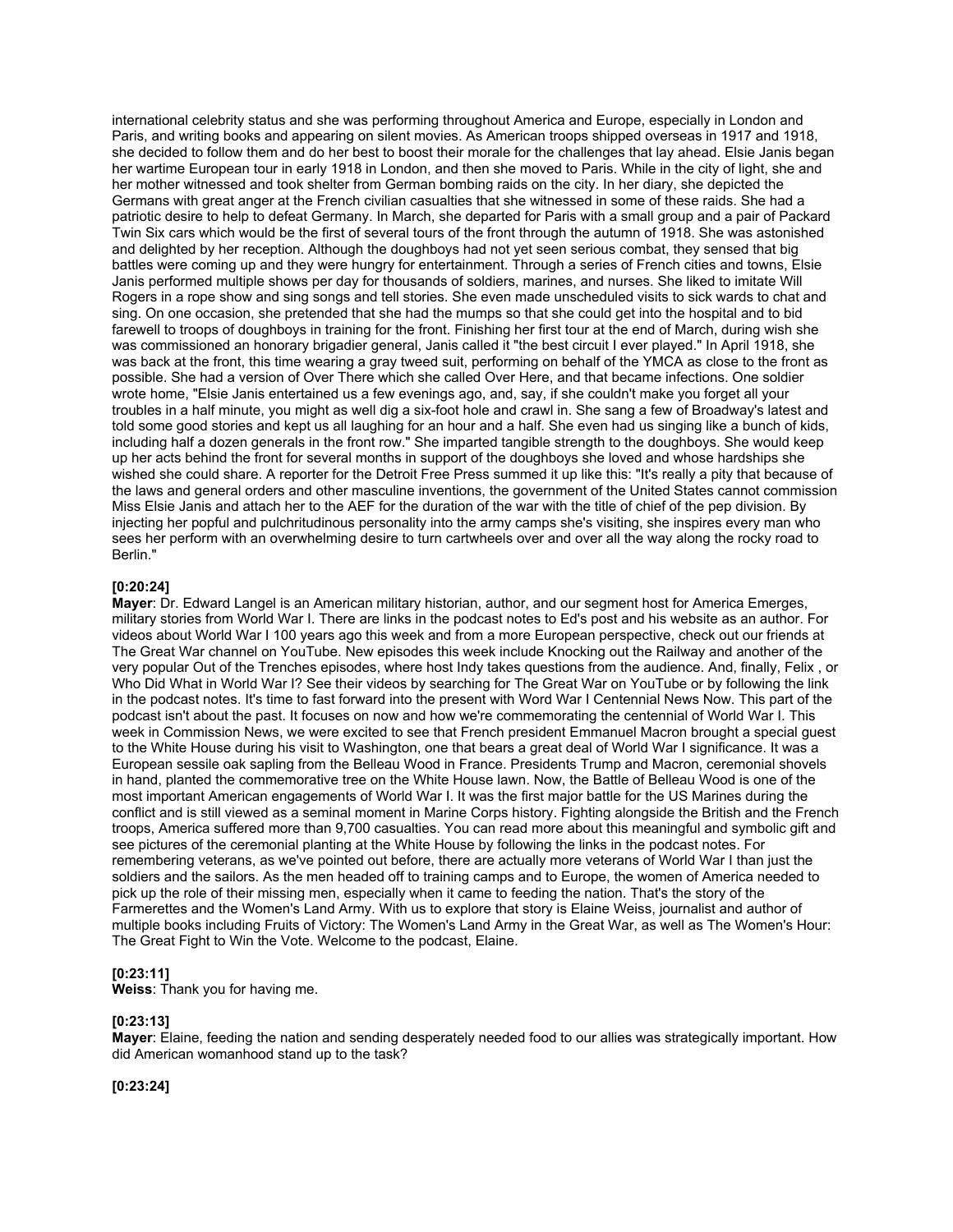**Weiss**: Well, they rose to the task. They saw a problem, and it was a very dire one. Of course, America didn't enter the Great War until April of 1917. It had been raging in Europe for three years by then. In Great Britain, women had organized themselves into a Women's Land Army. The men had been called off to war, and even the men who were left, as would happen in America, were going off the land, leaving the farms, and going to the better-paying war industry jobs. They were leaving the land to work in the mines, to work in the factories, and so rationing had begun in Great Britain already. American women saw this and corresponded with their sisters across the sea. So when American women saw the war coming even before we declared war in April, they organized themselves to train women, not rural women but city and small-town women, to take over the tasks of farmers and formed these exploratory training camps and organizations that would support a national movement of women taking over farming tasks from the men who were away.

## **[0:24:42]**

**Mayer**: How did the Women's Land Army experience play into the suffrage movement?

## **[0:24:46]**

**Weiss**: It dovetailed nicely, shall we say, because many of the women who organized the land army ... And may I just say here that the land army was never a government enterprise? It was always a private, grass-roots, womenorganized, women-run, women-financed organization. Putting the word "army" in there did not mean it had a connection to the government throughout the war.

## **[0:25:11]**

**Mayer**: An issue of scale, right?

**[0:25:13] Weiss**: Yes, exactly.

## **[0:25:15]**

**Mayer**: Were they paid for their work?

## **[0:25:17]**

**Weiss**: Yes, they were. In fact, they demanded equal pay to male workers. The general pay was 25 cents an hour or \$2 a day for an eight-hour day. They also insisted on an eight-hour day, which was unheard of in industry, much less in agriculture.

## **[0:25:36]**

**Mayer**: What kind of reception did these women receive, both on the ground and by the farmers, the public, the government?

# **[0:25:42]**

**Weiss**: Well, the reaction evolved, shall we say. At first, there was great skepticism. Of course, farmers said, "These women are city women. They're not trained. They've never been on a farm before, many of them. How can they be helpful?" But through the training and through their enormous enthusiasm and commitment to doing their patriotic duty, they were able to overcome those initial fears about their capability. After a few weeks on the job, the farmers in a community would see that they really meant business. They could really be helpful. They really worked hard. And they became their fiercest supporters. But what happened at the governmental level is very different. In the spring and summer of 1917, they go into the summer of '18, which is the season, of course, before the end of the war, and it's their biggest season. They have about 25,000 women in uniform who are working on the land. So you had the farmers saying these women were great, but the Agriculture Department and the Labor Department really don't want any part of this. This is an unusual occupation for women. This is doing what was called men's work, which, of course, women did during World War I. They were taking on the more sweaty aspects of agriculture, because women had always worked on the farm, but they were the farm wife, sister, or daughter. They were not outsiders and they were not paid. just saw a way to both break those feelings of male-dominated professions but also to prove their patriotism, to prove that they were citizens who stood up when their country needed them and deserved to vote.

## **[0:27:32]**

**Mayer**: What became of the Farmerettes once the war ended, especially when the men came home?

## **[0:27:37]**

**Weiss**: Well, it's very interesting. The war ends, as you know, in November of 1918, but the farmers can see that their farmhands are not going to be returning anytime soon, and that's for a variety of reasons. It was going to be spring planting before anyone could really get home. So the farmers are yelling and saying, "We want the women back." So the Land Army actually does march back into the field in the spring of 1919, and the government begins to try to tap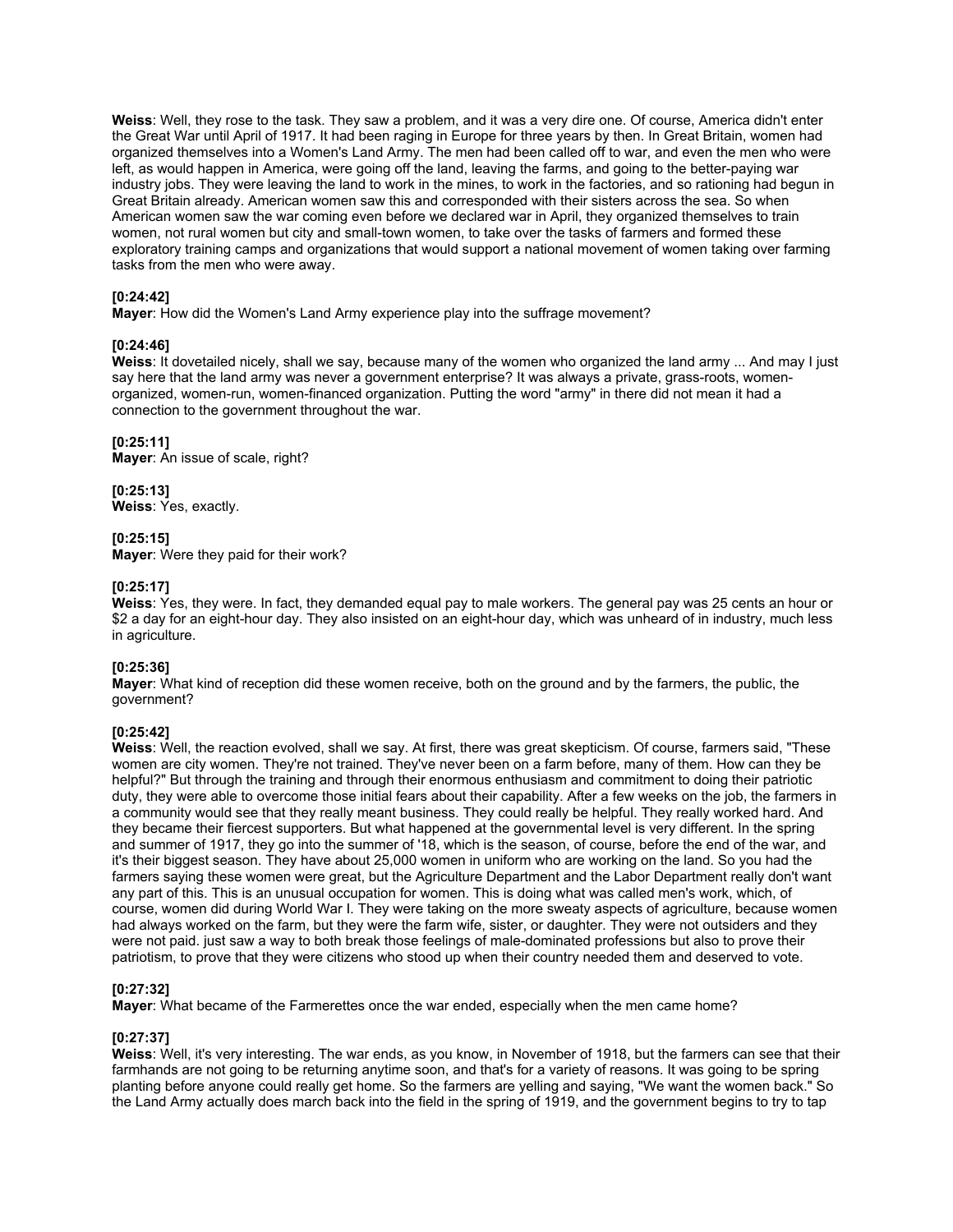this resource, and the Agriculture Department and the Labor Department try to take it over in a more bureaucratic sense. But by the fall of 1919 going into 1920, it pretty much disbands.

### **[0:28:22]**

**Mayer**: Did the legacy of these women set a precedent for the second world war when it came around?

#### **[0:28:27]**

**Weiss**: Yes, it did. 20 years later, we enter another war. There is again a food shortage. Again, the government kind of scratches its head and says, "Gee, we don't know what to do. Where are we going to get farmhands?" and seems to have totally forgotten that there was this large movement of women in World War I. But the women themselves remembered. In towns and in cities across the nation, the veterans of the Women's Land Army from World War I began to organize their communities into land armies for World War I. But they had an advocate in the White House, Mrs. Eleanor Roosevelt, and so this time it is a government enterprise.

#### **[0:29:14]**

**Mayer**: So, sliding forward in history, do you think all of this had an effect on the women's workforce today?

#### **[0:29:19]**

**Weiss**: It did in the sense that it was a great experiment to test women's capability and it was a training ground for leadership. So I think it really does when you look at women entering the workforce in different ways in our present day and in the decades where they had open doors to new professions. I think you do see a very strong and vibrant influence of their foremothers in the Land Army.

#### **[0:29:48]**

**Mayer**: Well, Elaine, thank you for coming and telling us this story. It's really great.

#### **[0:29:52]**

**Weiss**: My pleasure.

#### **[0:29:53]**

**Mayer**: Elaine Weiss is an award-winning journalist and author of multiple books, including the recently published The Women's Hour: The Great Fight to Win the Vote from Viking Books. Read a rave review of her new book and learn about her work by following the links in the podcast notes. From our World War I centennial events register at ww1cc.org/events, there's a great one at North Carolina State University on May 1. Back in episode 64, we spoke to Thomas , the landscape architect for the university; retired US Navy rear admiral Benny Suggs, the director of North Carolina State's alumni association; and US Air Force veteran World War I Centennial commissioner Jerry Hester. All three men are North Carolina State University alumni, and all were involved in the school's 100 Cities, 100 Memorials project. They told us about the restoration of the school's bell tower and about this upcoming rededication event. The event will include a full military ceremony with 21-gun salute and a flyover of F-15s from the 4th Fighter Wing stationed at Seymour Johnson Air Force Base in Goldsboro, North Carolina. It's an opportunity for all to learn about the sacrifices made by North Carolina State students and about the commitment that the school has made ever since its inception to military service leadership. Nearly 2,000 students and alumni served in World War I, and the bell tower includes the 34 who died in that service. So if you're in the area, be sure to check it out. We have links for further details in the podcast notes. In our international report, this past Wednesday, April 25, is a day of special remembrance that has its roots in World War I. It's known as Anzac Day, which stands for Australian and New Zealand Army Corps, and whose soldiers are known as Anzacs. Here to tell us more about the past, the present, and the future of Anzac Day are Group Captain Peter Davis of the Australian Defence staff and Commander Peter Kempster of the New Zealand Defence Force. Gentlemen, welcome to the podcast.

## **[0:32:05]**

**Kempster**: Thank you.

## **[0:32:05]**

**Davis**: Thank you.

## **[0:32:07]**

**Mayer**: I'm going to ask you both, and you can both answer, what's the story of Anzac Day and what's its origin?

## **[0:32:13]**

**Davis**: Anzac Day commemorates the landing of Australian and New Zealand troops on the Gallipoli Peninsula on the 25 of April, 1915. What had been planned as a bit of a bold strike to knock Turkey out of the war quickly became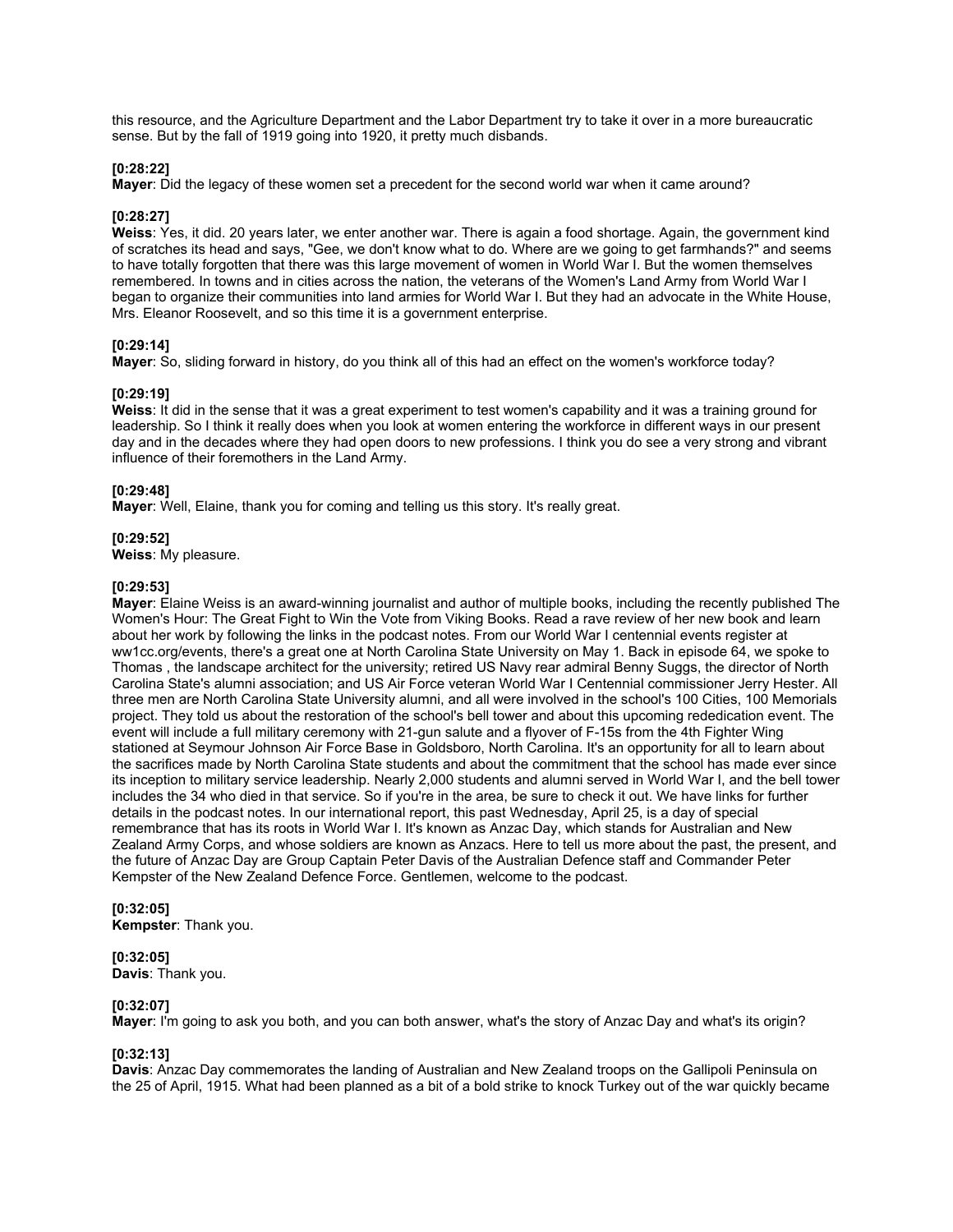a stalemate for about eight months. At the end of 1915, the Allied forces were evacuated after both sides had suffered heavy casualties and endured great hardships.

### **[0:32:36]**

**Kempster**: I guess it's the first time that Australia and New Zealand troops fought together. The numbers that we're talking about are quite staggering as far as what the populations were of both countries. Every town in Australia and in New Zealand, no matter how big it is, has some form of monument to those that fell and didn't come back.

## **[0:32:56]**

**Davis**: The 25 of April, 1916, with this anniversary of the landing observed in Australia, that year the 25 of April was officially named Anzac Day by the acting Australian prime minister George Pearce.

## **[0:33:10]**

**Kempster**: It took us about three years, and a little town in New Zealand was the first one to do an Anzac Day commemoration. Since that, we've had an annual commemorative day for Anzac Day which not only includes those initial forces in World War I but also covers World War II, Korea, Vietnam, and all other conflicts that we've been involved in since.

#### **[0:33:33]**

**Mayer**: It's generally become what our ... Originally Armistice Day became Veteran's Day, so a very similar history, I suppose.

#### **[0:33:40]**

**Davis**: Yeah. It's similar to that and to Memorial Day that you commemorate in May of each year.

## **[0:33:46]**

**Mayer**: It's apparently also a very well-attended commemoration in New York. Do you know about that?

#### **[0:33:51]**

**Davis**: Probably our main service is here in Washington, DC. The New Zealanders organized a dawn service at the Korean War memorial at their national mall, which is a very special place and reorganized a cathedral service at the Washington National Cathedral. They are both very fitting for the occasion, with ambassadors from both countries talking, heads of defense from both countries talking. From an Australian point of view, we support approximately 25 services across the country. We have military folks across about 31 states here in the US. In most areas, there is an Anzac Day commemoration, and their consulates in each area also have one. I know the consul general in New York organized quite a large event. , too, but that's the New Zealand side.

#### **[0:34:39]**

**Kempster**: Yeah, very similar. Most of the honorary consuls around the United States and Canada also vie for a military unit together in some sort of ceremony. The one in San Diego, I know from the naval point of view. There was one in Los Angeles as well.

## **[0:34:55]**

**Mayer**: Let me ask each of you, what does Anzac Day stand for, for you personally?

#### **[0:34:59]**

**Davis**: From my perspective, it is a day to remember those who have fallen and made the ultimate sacrifice for other people. We also spend time to think of the families, and it is also a great way to bring the country together. The original Anzac landing was a defining moment in Australian history. We were still a very young nation. We had only became a federation in 1901, still very much tied to the old motherland, Britain. It was an opportunity for us to show that we could stand on our own and we didn't really need Mother Britain to support us anymore. I'm probably not speaking too much out of line, but Australians and New Zealanders were in the same place as when the British themselves. After that, I mean, we'be been in charge of our own destiny, and today certainly have a lot more meaning from a national point of view than just commemorating the fallen in war.

## **[0:35:56]**

**Mayer**: How about you, Peter?

#### **[0:35:58]**

**Kempster**: I guess from my point of view, it's evolved. As you get older, you reflect a little bit more. But initially, I think it started out as commemorating World War I, and then as the World War II veterans started to disappear as well, we started to realize that patrons of all of our wars, it was worth commemorating what had gone before us. To me, when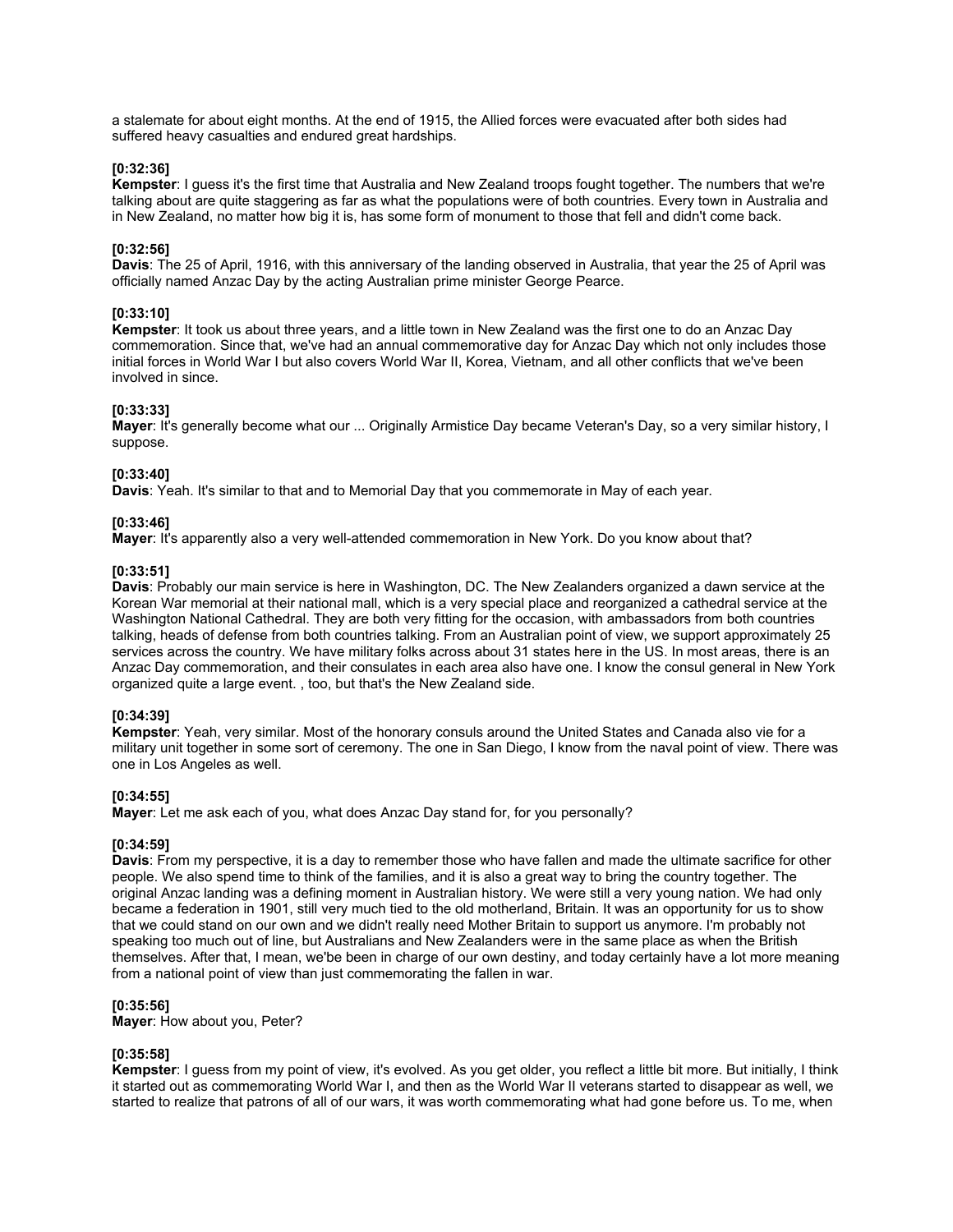I was a kid, I can remember going to dawn services and the like. It was about World War I and commemorating what happened in Gallipoli and the Western Front. When I started a career in the services, it was about service and the servicemen. Now, it's more about families and ... Yeah, it'd be nice to live in a world where we didn't have to do that.

## **[0:36:45]**

**Mayer**: Well, gentlemen, thank you very much for coming in and giving us some perspective on what Anzac means to both Australia and to New Zealand.

## **[0:36:54]**

**Davis**: Thanks, Theo.

## **[0:36:55]**

**Kempster**: You, too.

## **[0:36:57]**

**Mayer**: Group Captain Peter Davis is the assistant defense attache and chief of staff of the Australian Defence staff at the US Australian embassy. Commander Peter Kempster is the New Zealand naval attache to the US for the New Zealand Defence Force. Learn more about Anzac Day and the centennial organizations of both countries by following the links in the podcast notes. For 100 Cities, 100 Memorials, the \$200,000 matching grant challenge to rescue and focus on local World War I memorials, we're going to profile the World War I memorial project from Granite, Oklahoma. With us to tell us about Granite, Greer County, and their inspiring World War I story are Phil Neighbors, pastor of the Valley Baptist Church and native son of Granite, and Peter Hutchison, a retired army colonel and former professor at the Command and General Staff College at Forth Leavenworth Officer Training School. Gentlemen, welcome to the podcast.

## **[0:37:55]**

**Neighbors**: Thank you.

## **[0:37:57]**

**Mayer**: I'm going to start with you, Phil. In your grant application, you describe Granite, Oklahoma, as a small community of heroes. Now, that's an intriguing opening line. What did you mean?

## **[0:38:08]**

**Neighbors**: Well, Greer County is a rural county. Our entire county has maybe 5,000 people in it. My hometown of Granite, Oklahoma has maybe 1,000 people in it. So we're not a large, populous area. When we received the grant, we were thrilled because we noticed so many of them went to places like Soldiers Field in Chicago and UFC Coliseum in Los Angeles. And then here's our little Main Street town in Oklahoma that gets a grant on the same level. We were absolutely thrilled. What I discovered in this research, which is a very personal story to me, which began with my great uncle, Bill Maxfield, that I was very close to as a child and as a teenage boy until he passed away. My uncle Bill would always breathe with a real heavy rasping sound in his chest with every breath. I remember asking my dad on one occasion. I said, "Dad, why does Uncle Bill breath like that?" He told me that Uncle Bill was in the war when he was a young man in France and he had breathed gas, and the rest of his life his lungs were scarred. Now, at that point, I was about 10 years old, and I'd never heard of World War I. But I later learned that Uncle Bill would serve in the 36th Infantry Division, which was a National Guard division created by putting together the Texas and Oklahoma National Guard. So they created a very strong regional unit. 90 percent of them were from Texas and Oklahoma. He was assigned to the 132nd machine gun battalion and served with the second platoon and was the number-one gunner in his section. I also learned in that process that 123 men from our little rural county in extreme Southwest Oklahoma were volunteered and joined the Oklahoma National Guard and then were placed in the 36th Infantry Division.

## **[0:39:55]**

**Mayer**: That means that every family was involved.

## **[0:39:58]**

**Neighbors**: Exactly right. 60 out of 123 were placed into the 132nd machine gun battalion. World War I was a machine-gun war, and their role was to provide suppressing fire so the infantry could move. When I mentioned that my little hometown was a hometown of heroes, I'm trying to help our little hometown realize that 100 years ago, everybody was talking about what those boys did. It turned out they were involved in one of the deadliest and bloodiest battles of World War I.

## **[0:40:28]**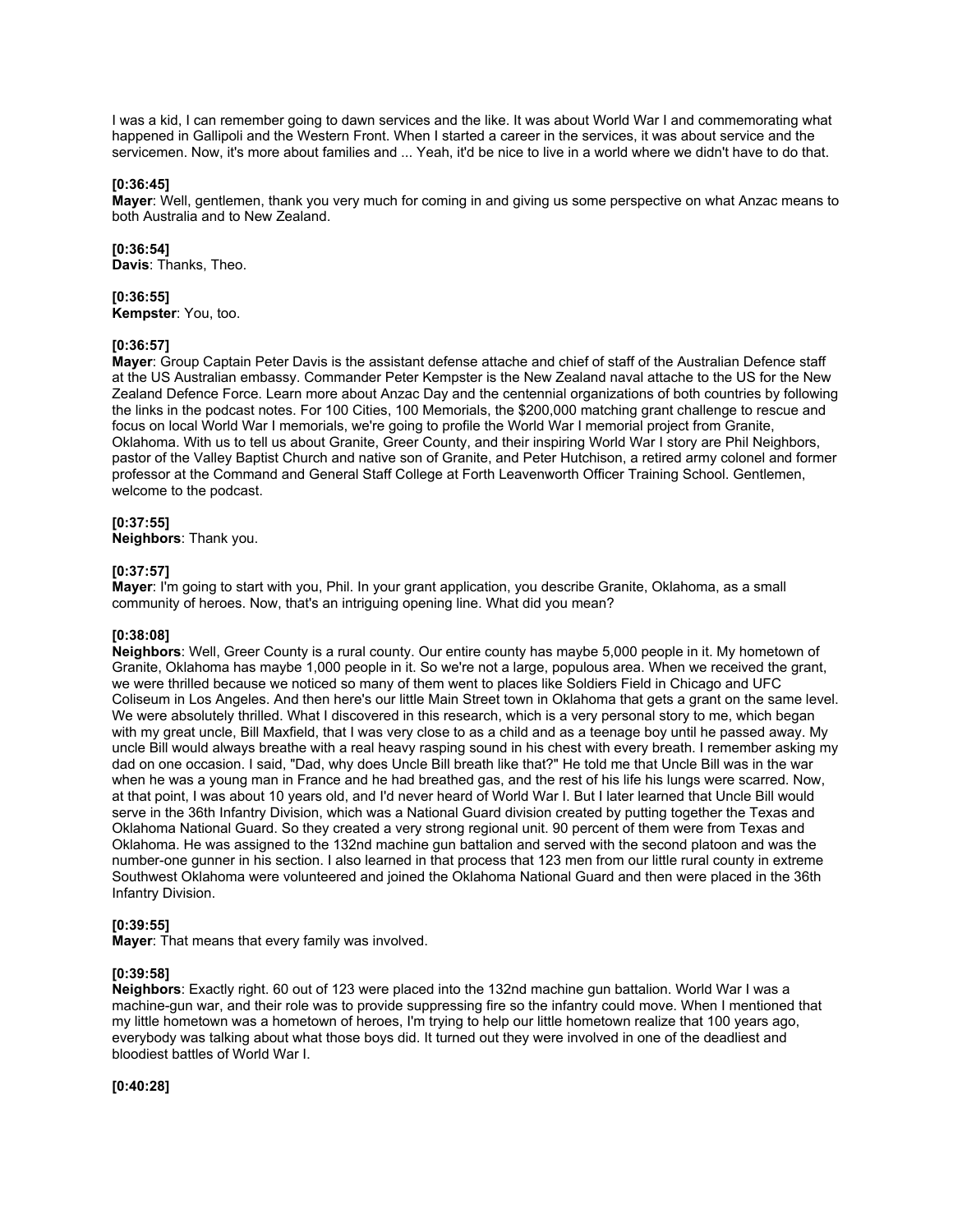**Hutchison**: It's the Battle of . It follows the with the Second Division. They pull up to the mountain and take a mountain that the French had been fighting for four years. They had never captured the mountain, losing tens of thousands of men, and the Second Division takes it. But they're almost totally depleted. They became combat ineffective, and their general was adamant that he had to be replaced or he was going to lose the hill. The 36th was rushed in there without preparation and they had never been in combat, and this battle beings. Takes place in the valley of the town of San Antonio in France, three very intense days. Finally, the German artillery filled the valley with mustard gas and the Germans during the night withdrew from the battlefield. This particular battle is so strategically important because it finally breaks the back of the Germans, and General , their top general strategist, was watching the battle expecting to destroy this green division from Texas and Oklahoma. He in fact called them just cowboys and Indians. But they destroyed two of his divisions and he said, "Well, that's it." He left the battlefield. He got in his vehicle and went on back to Germany, and his staff followed close behind. So did the German army over the next two weeks. They pulled back to the line and the war was over.

## **[0:41:43]**

**Mayer**: So, Perry, there's a real history story here that I don't think is very well known.

## **[0:41:48]**

**Hutchison**: No, it's not. If the history professors of America ever did anything wrong, it was not reporting World War I. As we examine it today, we see it was a blueprint for World War II. Might have saved millions of lives by just looking at that history.

## **[0:42:02]**

**Mayer**: Fascinating. Moving back from history a little bit to the present, America Legion Post 121 in Mangum, Oklahoma, is going to be placing a new monument in the World War Memorial Park in Granite. Can you tell us a little bit about that and the specifics?

## **[0:42:18]**

**Neighbors**: Post 121 is sniper Paul Garrett, who was the first soldier from Greer County, Oklahoma, to die in World War I. He sadly died of disease, as many did. We are going to refurbish our World War I doughboy and sailor statues and erect a new monument to honor the 36th Infantry Division and particularly the 132nd machine-gun battalion 100 years later, hopefully on the very day, that's our plan, of that battle occurring. Also, in this process, we're going to honor two men from Oklahoma: Harold Turner and Samuel . Both won the Congressional medal of honor for taking Hill 140, high point of the ridge. I believe it was 38 men received distinguished service cross and two received the medal of honor for that one fight. Now, what makes that interesting is that Sergeant York, 25 miles to the east, will win the Congressional medal of honor on the very same day: October 8, 1918. What Sampler did was very similar to what York did. He personally took a machine-gun nest, killing several of the enemy and capturing about 30 or 40 Germans single-handedly. We contacted the Sampler family. They're going to be in attendance. They're thrilled and we're thrilled to be able 100 years later to put the spotlight on our little town of heroes.

## **[0:43:37]**

**Mayer**: Phil Neighbors is a pastor of the Valley Baptist Church and a native son of Granite, Oklahoma. And Perry Hutchison, retired army colonel and former professor at the Command and General Staff College at Forth Leavenworth Officer Training School. Learn more about the 100 Cities, 100 Memorials program by following the links in the podcast notes or by going to www1cc.org/100memorials. It's time for our weekly feature Speaking World War I, where we explore the words and phrases that are rooted in the war. Now, we're going to stick with our Anzac theme. New Zealand, as were all the dominion nations of the British Empire, was thrown into World War I by Britain's own declaration of war on August 4, 1914. Now, when the New Zealanders arrived in Europe, their uniforms were emblazoned with badges, emblems, and insignias of kiwis. And, no, we don't mean an egg-shaped, fuzzy fruit. We're talking about the big, flightless, and quite unique national bird of New Zealand. It's one of our two Speaking World War I words this week. These soldiers were instantly nicknamed the Kiwis. As for the Australians, also a dominion nation, their World War I soldierly nickname, and that's stuck ever since, is our second Speaking World War I word this week: Aussies. It's kind of obvious and you know it, but I bet you didn't know that the nickname came from World War I. Kiwis and Aussies, nicknames earned during the war that helped cement these two nations and their identities, and this week's words for Speaking World War I. For World War I War Tech this week, we're headed underground to learn about a sonic invention of necessity. Within just a few months, after the first construction of a trench, the tangle of an estimated 25,000 miles of trenches spread from the English Channel to the Swiss border. Now, the only way to attack an enemy was through a costly offensive through No Man's Land, or, and I didn't know this, underground via a system of tunnels. This method of offensive mining quickly became a standard in some areas, and so a device that could detect an enemy's digging patterns would prove immensely valuable. It was a Professor Jean Perrin, the Sarbonne University in Paris, who provided just that type of device with his invention of the geophone in 1915. It was basically a specialized stethoscope-like device that could amplify sounds traveling underground, a sort of earth sonar, enabling a skilled listener to detect the distance and the location of German tunnels. Some imaginative soldiers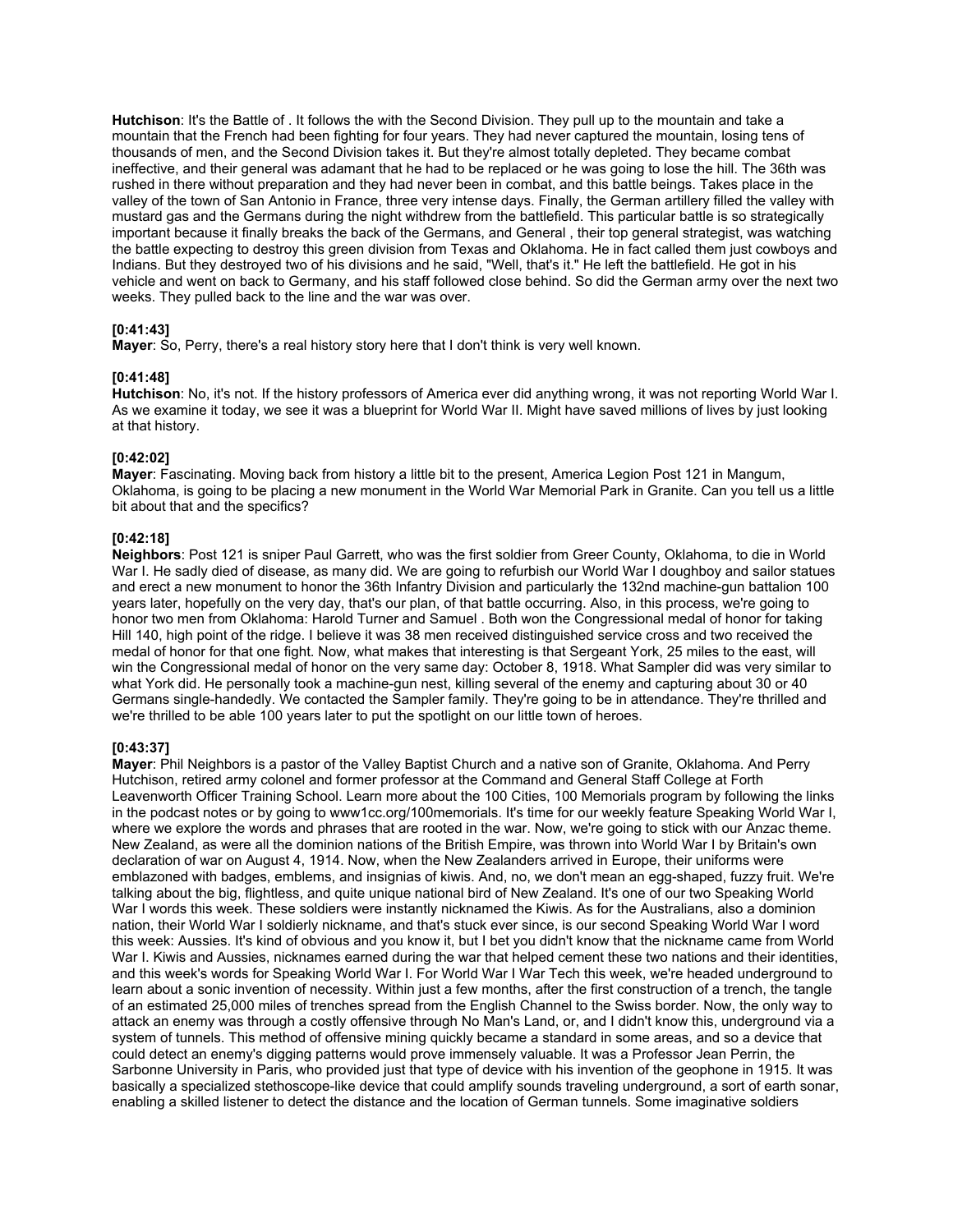operating geophones underground would often interpret strange things from the noises that they picked up. One listener swore he had heard a horse eating oats, which the author noted could only have been true if that horse had been a prehistoric fossil. The report went on to detail the exhausting process of piecing out all of the sounds a geophone operator could hear while operating underground and determining which ones were harmless and which ones signified hostile activities. The geophone, the subject of this week's World War I War Tech, and we've put links in the podcast notes for you to learn more. For articles and posts, here are the highlighted features from our weekly Dispatch Newsletter. Headline: Building a World War I Tank in the Garage. Read an interview with two of our friends who have a pretty unique weekend project. They're building a World War I tank in a garage. Actually, we should say that they're building another World War I tank in a garage. They already completed one earlier last year. Headline: Pennsylvania World War I Centennial Committee Sets World War I History Symposium at the US Army History and Education Center. Read about this exciting symposium event, which will feature four unique and engaging presentations by retired US Army major Kurt Sellers, retired US Army lieutenant colonel John D. Shepherd, author Gloria J. House, and genealogist and history researcher Barbara . Headline: Write Blog in a Lonely Forest. This week's write blog post features one writer's quest to uncover the story of World War I era lyricist Joseph Rust. Headline: Story of World War I Code Talkers Told in Reims Event in France. Read about a special April event in Reims, France, where the story of the Chok Tok code talkers was presented to the local audience. Headline: Help Sought to Return World War I Medal Unearthed in New Jersey Woods to Vet's Family. A medal detector recently unearthed a World War I service medal. Read about its discovery and the efforts to return it to its original owner's family. Headline: the story of Otho Bradford Place. This week's featured doughboy MIA is second lieutenant Otho Bradford Place, a native of Bremen, Indiana, who died in battle during an attack along the River. Finally, our selection from our official online centennial merchandise store. This week, it's a small item, the centennial commemorative pin. Now, proudly wearing the World War I 100-year lapel pin is a fantastic way to start a conversation. The question, "What's that?" can lead to a great discussion about the centennial, the commemoration, and World War I. Wear the pin and let the world know it's the centennial. Those are the headlines from this week's Dispatch Newsletter. Sign up for the weekly dispatch at www1cc.org/subscribe. Check the archives at ww1cc.org/dispatch, or follow the link in the podcast notes. That brings us to The Buzz, the centennial of World War I this week in social media with Katherine Akey. Katherine, what's this week's pick?

### **[0:49:57]**

**Akey**: Hi, Theo. This past week, we had a lot of commemorative events happen and we've shared images and video from them on our Facebook page that you can see in the podcast notes. Events included the dawn Anzac ceremony at the Korean War memorial in DC and the dawn Anzac ceremony at New York City's Vietnam Veterans Memorial Plaza. French president Macron participated in a wreath-laying ceremony at the tomb of the unknown soldier, and there was a commemoration of the Battle of in Connecticut. You can also see some great images of Anzacs in the field in World War I on our Instagram, @ww1cc, including a photo of some Aussies camped out at the foot of the Great Pyramids with their mascot kangaroo. Also shared on our Facebook page this week was a historic video from ECPAD, a French archive of historical defense audiovisual material. The video shows soldiers and prisoners of war fashioning various objects from leftover military supplies like spent shells, shrapnel, and broken wooden pallets. These trench artists created vases, buckets, decorative mementos, toys, pipes, and musical instruments from the detritus of war around them. They also repaired clothing, boots, recycled old wax into new candles, and more. You can watch these improvisational artisans working by following the link in the podcast notes. That's it this week in The Buzz.

## **[0:51:26]**

**Mayer**: That wraps up the last week of April for World War I Centennial News. Thank you for listening. We also want to thank our guests, Dr. Sheldon Hochheiser, corporate historian at AT&T; Mike Shuster, curator for the Great War Project blog; Dr. Edward Langel, military historian and author; Elaine Weiss, journalist and author; Group Captain Peter Davis of the Australian Defence Staff and Commander Peter Kempster of the New Zealand Defence Force; Peter Neighbors and Perry Hutchison from the 100 Cities, 100 Memorials Project in Granite, Oklahoma; Katherine Akey, World War I photography specialist and line producer for the podcast. Many thanks to Mac Nelson, our sound editor, as well as John , our intern, and Eric Marr for their great research assistance. I'm Theo Mayer, your host. The US World War I Centennial Commission was created by Congress to honor, commemorate, and educate about World War I. Our programs are to inspire a national conversation and awareness about World War I, including this podcast. We're bringing the lessons of 100 years ago into today's classrooms. We're helping to restore World War I memorials in communities of all sizes across the country. And, of course, we're building America's national World War I memorial in Washington, DC. We want to thank the Commision's founding sponsor, the Pritzker Military Museum and Library, as well as the Starr Foundation for their support. The podcast can be found on our website at ww1cc.org/cn. Search WWI centennial news on iTunes, Google Play, TuneIn, Podbean, Stitcher, Radio On Demand, and Spotify, or using your smart speaker just say, "Play WWI Centennial News podcast." Our Twitter and Instagram handles are both @ww1cc, and we're on Facebook at ww1centennial. Thank you for joining us, and don't forget to share the stories that you're hearing here today about the war that changed the world. You know how we always do a closing joke, typically about our Speaking World War I word? Well, when I was researching jokes about Anzacs, here's what